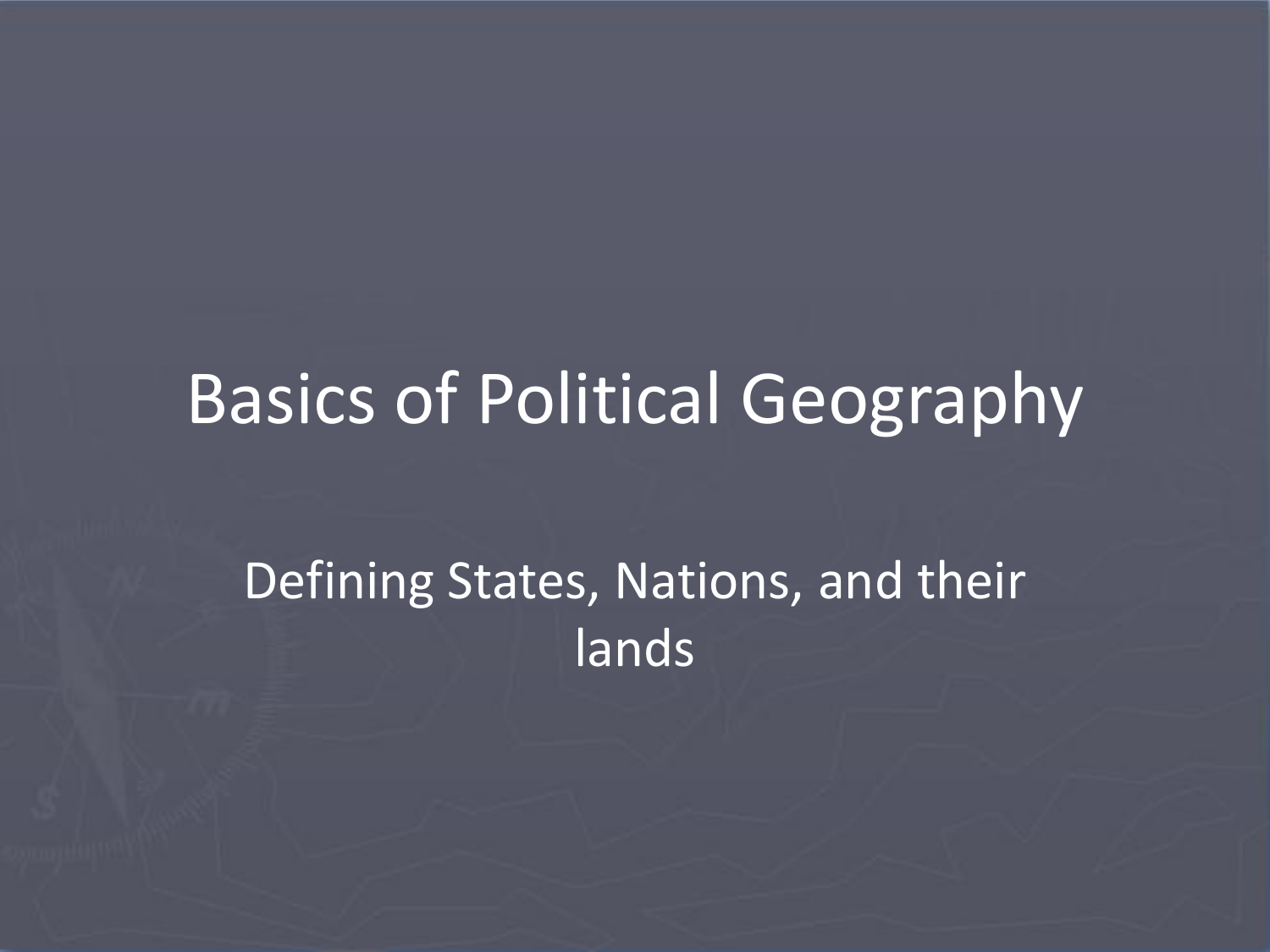## Warm Up

• List three different ways that countries might be formed or created.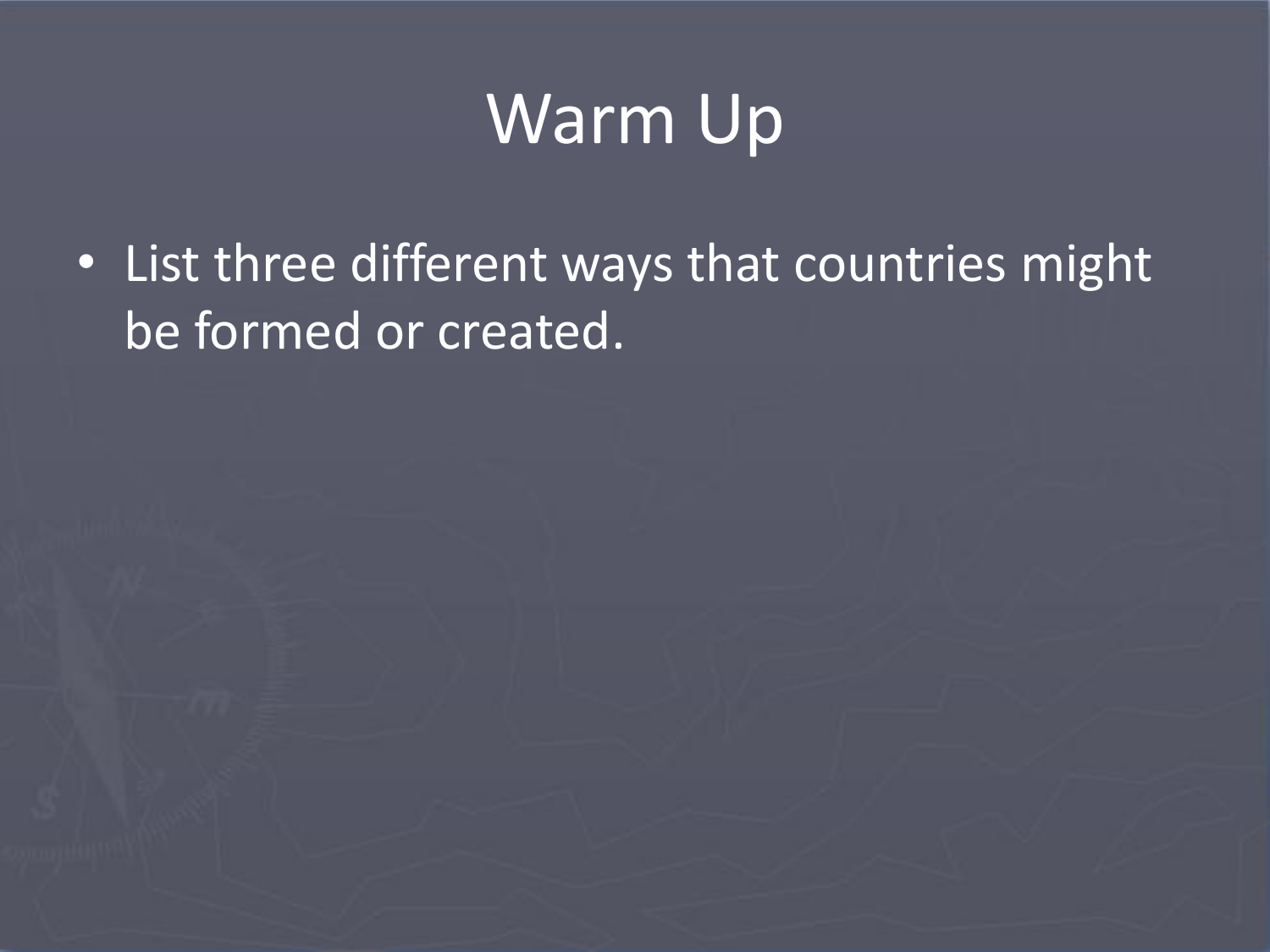# Defining a Country

#### • State/Country

– A space with a permanent population, territorial boundaries recognized by other states, a government, and sovereignty.

• A synonym for STATE is COUNTRY

#### • Sovereignty

- A state has sovereignty if it has authority over its own political, social, and economic matters.
	- In other words, a country can take care of its own "stuff" without anyone else messing with their "stuff."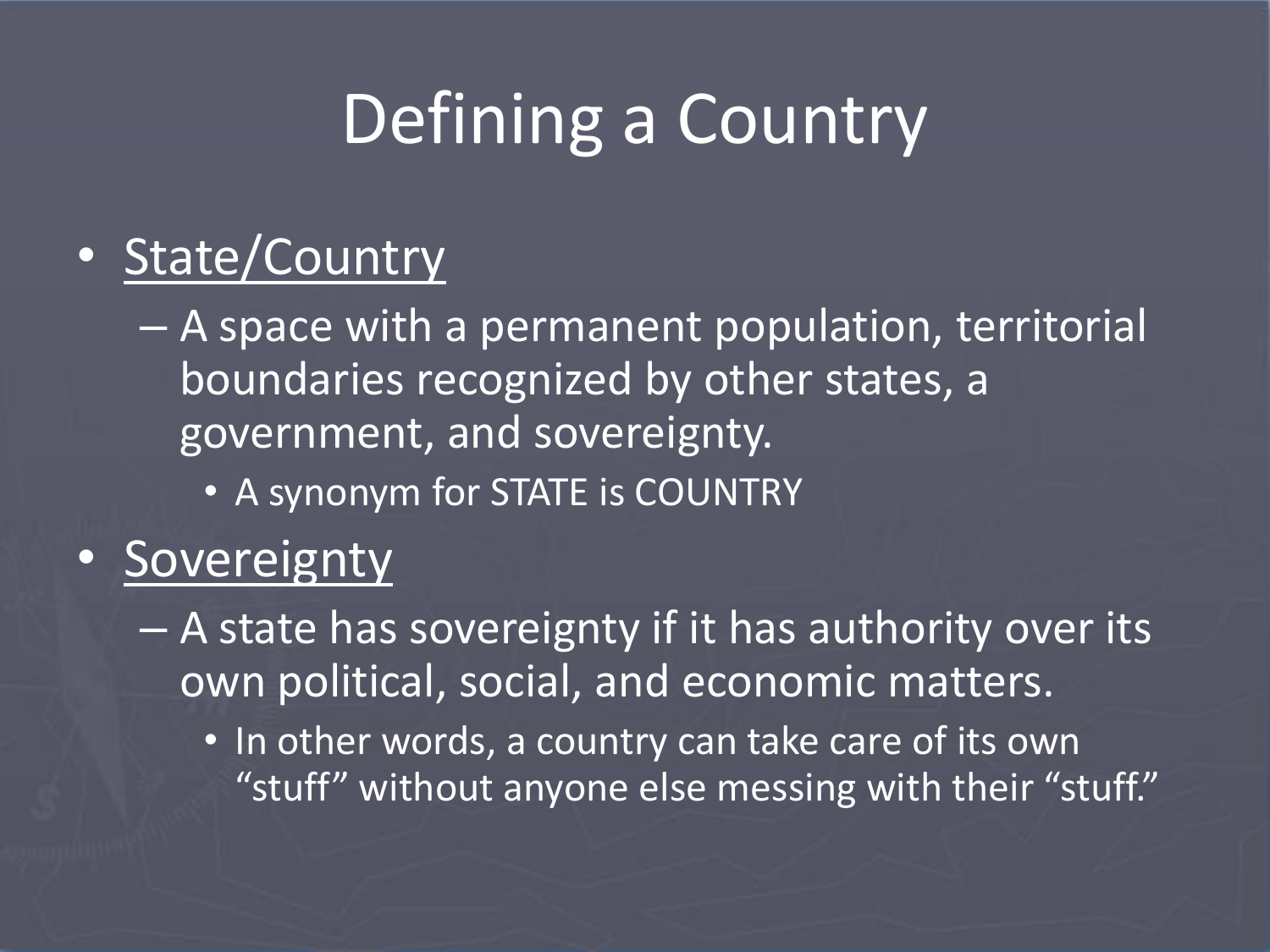## States/Provinces

• States and provinces are smaller subdivided political units – Still controlled by central national government, but have some powers of their own

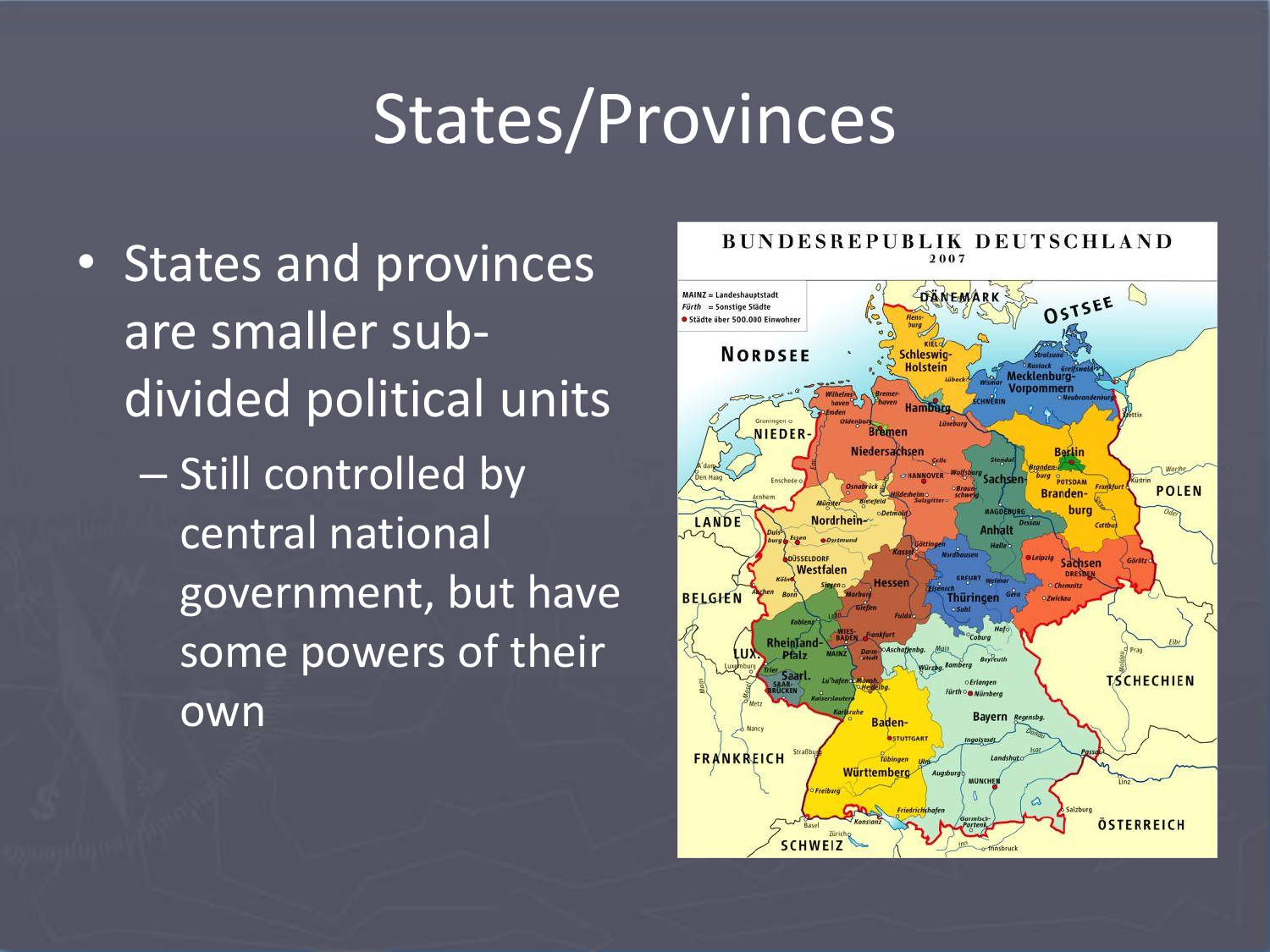### Nations and Nation-States

- Nations are groups of people with a shared heritage, history, and cultural identity
- Nation-States are countries comprised mainly of people from one nation
	- Ex. Ethnic Japanese make up 98.5% of Japan
- A Multi-National State is a country that is made up of people from many nations

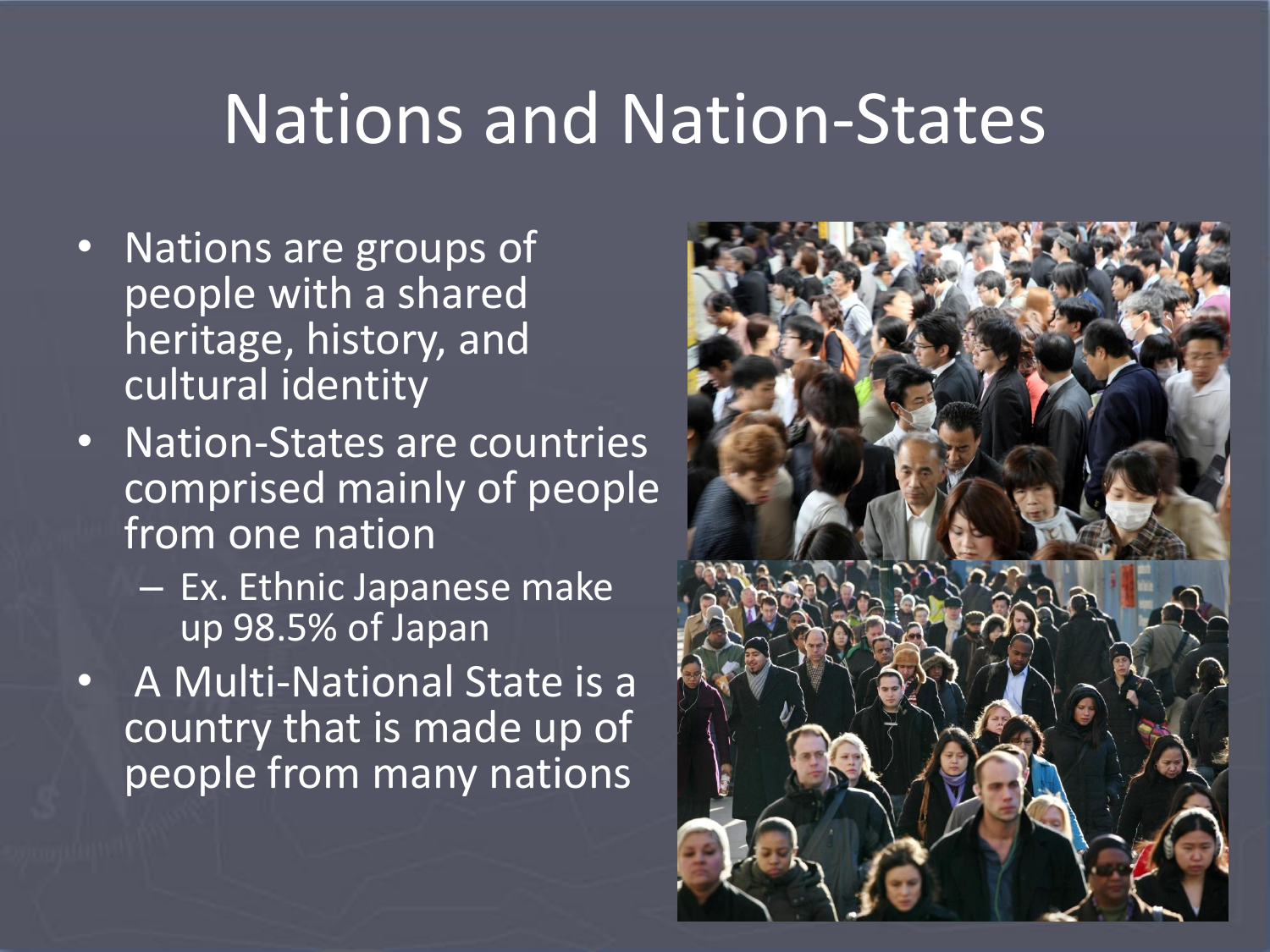### Stateless Nations

- Stateless nations are groups of people without a nation of their own
	- Often leads to them being considered "others" or being persecuted within countries they are living

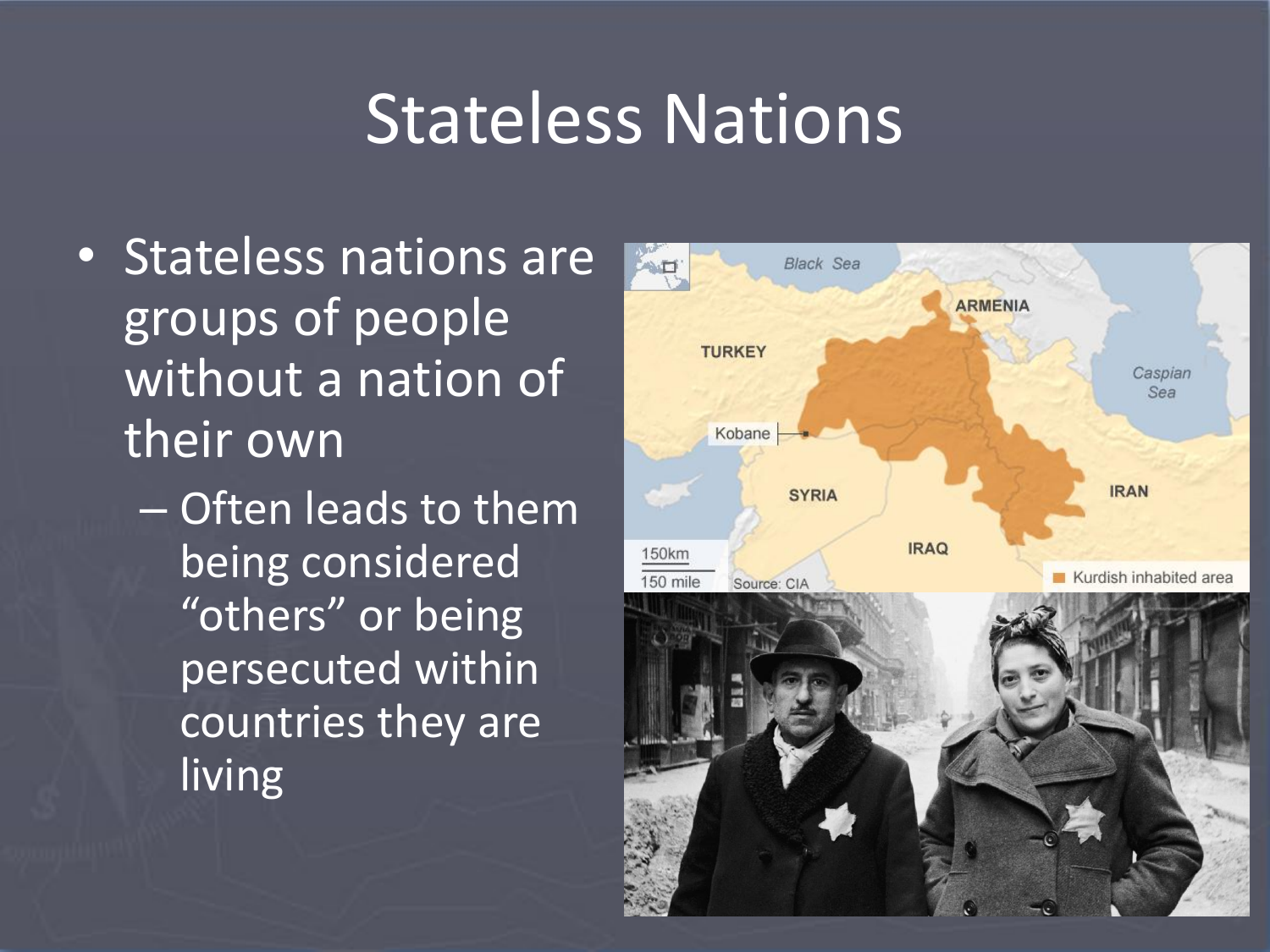## **Territory**

• An area of land that is under the political control of a country, but the citizens of the territory are not given full rights of citizenship – Often lack ability to vote, or hold certain positions